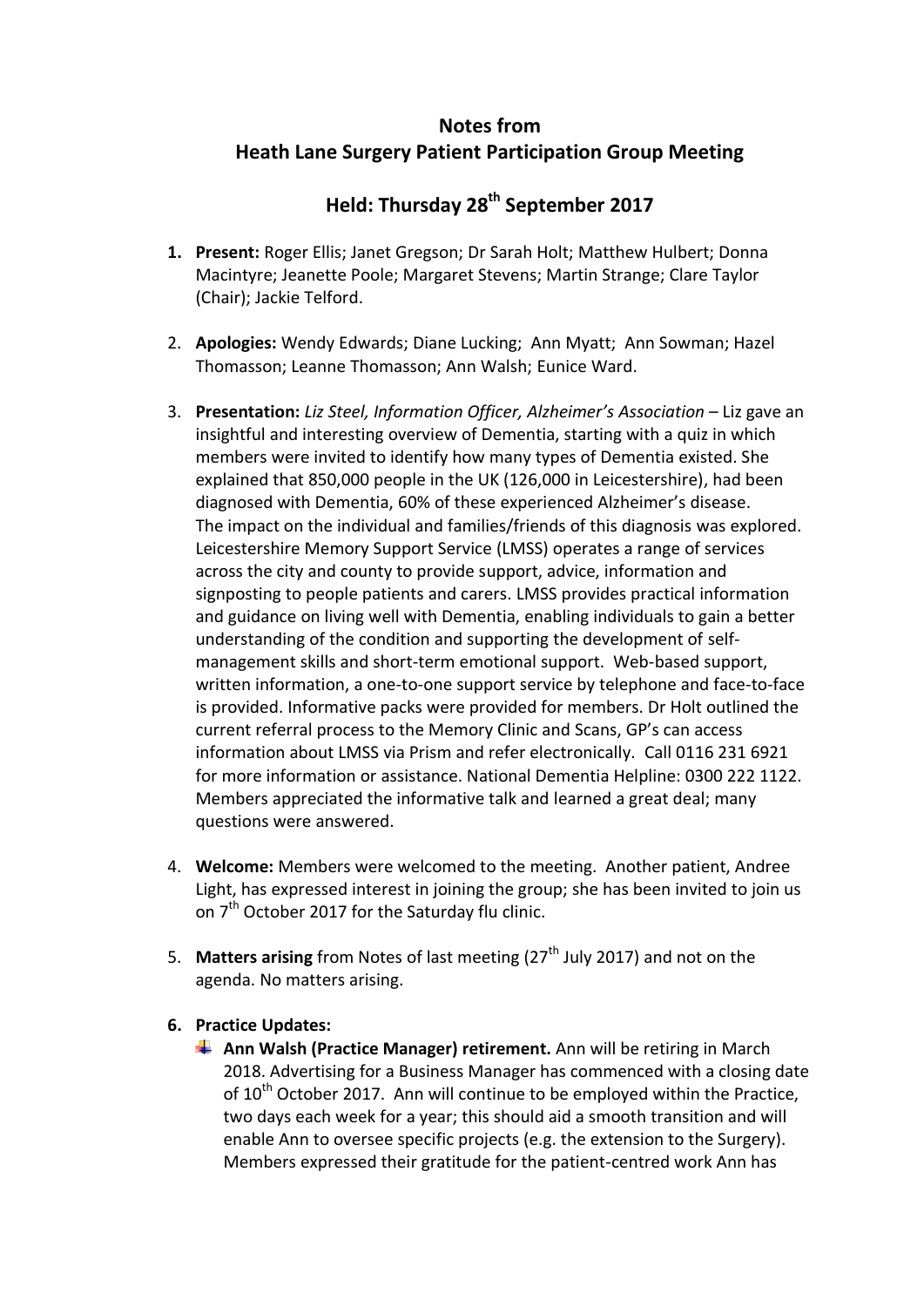undertaken in her current position and look forward to a continued excellent working relationship.

**Extension to Premises:** Jeanette reported that planning permission is expected before 2<sup>nd</sup> October 2017. AW had contacted neighbours, as suggested by members at a previous meeting; only one individual was concerned over boundary reinforcement issues. MS raised the car park issue; this continued to have no firm outcome. RE suggested that patients are informed over building work and the impact this may have on car-parking spaces.

## 7. **Flu Vaccination Clinics:**

- **Ad hoc flu clinics** were held during the mornings of the week commencing 18<sup>th</sup> September 2017. These had been highly successful with 577 vaccinations completed. PPG members had assisted by approaching patients and suggesting that, if they were eligible, they had their vaccination whilst on the premises – there were very few queues throughout the week with a constant stream of very happy patients. Members suggested that next time a member of Admin staff is present at each session and that the sessions commence at 8am each day in order to prevent queueing. Also, that this provision is extended to two weeks in 2018, starting at approximately the same time in September. This excellent, enhanced provision by the Practice would possibly deter defections of patients to the local Pharmacies for the vaccination. JP to take suggestions to the team for next year.
- **Saturday 7th October 2017 Clinic:** In total eight PPG members have volunteered to assist at this flu clinic; CT will email everyone concerned to remind them of arrangements.

Concerns were again expressed over queues of elderly and vulnerable patients building up during the major vaccination session, but the ad hoc clinics will have mitigated against this problem to some extent.

- **8. PPG Website:** MS had researched the PPG part of the Practice website which was difficult to find. The newly designed website was praised as being professional and easy to navigate, the only issue was the drilling down needed to find the PPG area. It was suggested that we invite the Practice IT Specialist to look into this issue with a view to making the PPG pages more prominent. Members agreed to look at the site and suggest ways in which we could improve our section. JP to take PPG members concerns back to the IT manager to look into.
- **9. Joint Health Promotion Event with Barwell and Hollycroft PPG:** MH and CT had secured the George Ward Centre in Barwell free of charge for the first event. We now needed ideas as to the topic which would appeal to patients. It was suggested that Heart Health may be appropriate. The Practice could e-mail the relevant patient group.CH/MH would discuss further with Roy Plumpton, Chair of Barwell and Hollycroft PPG.
- **10. Social Prescribing:** AW had asked CT to research 'Social Prescribing' with a view to undertaking a project at HLS.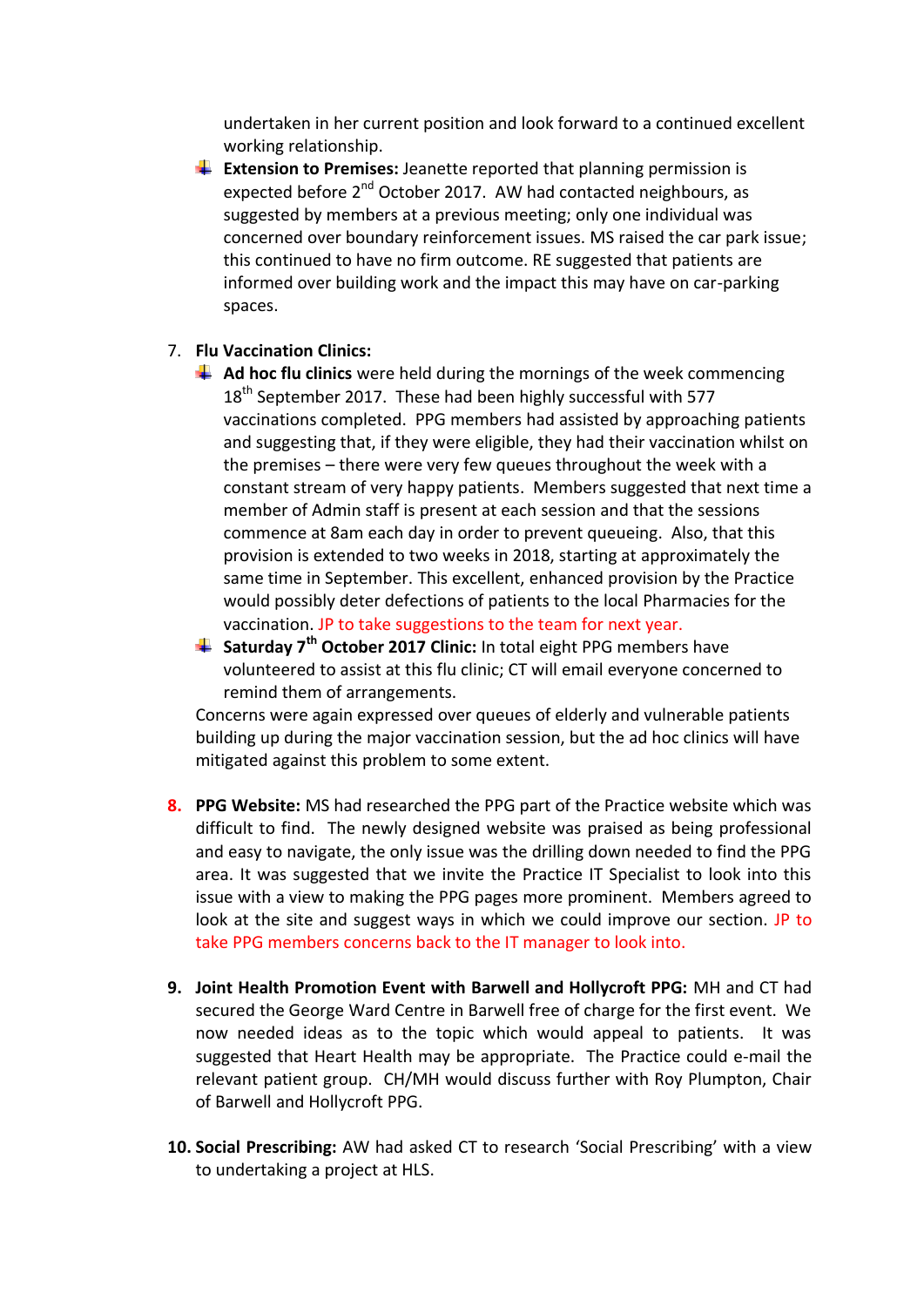A pilot project had been undertaken at Roseberry Surgery in Loughborough, supported through a CCG Grant, training had been given by Voluntary Service Leicester (VAL). This project involved volunteers from the PPG receiving referrals, meeting with patients at a 'Social Prescribing Clinic' in order to discuss which services may best meet their needs, then making direct referrals to those services. The aim being to expand options available in primary care consultation, creating a formal way for primary care services to refer patients with social, emotional, or practical needs to a variety of holistic, local, non-clinical services (e.g. Money Advice Services, voluntary community services etc.). The Loughborough pilot involved a person-centred support network led by patients. Strengths would involve the time available to patients to discuss their issues; a typical session would last for 30 minutes, in contrast to a considerably shorter GP appointment. Training for the Loughborough pilot scheme was provided by VAL. Outcomes: reduction of frequent, unnecessary primary care appointments and directing patients to services that can effectively tackle the issues these patients face. Requirements: A committed group of volunteers willing to give up time and undertake training.

Members discussed this idea at length; they acknowledged that inappropriate appointments could easily drain GP time, and that practical support was often the underlying issue with this cohort of patients. However, members felt that the group could not currently commit to such a time-consuming undertaking. It was decided that Social Prescribing remain on an Agenda item for forthcoming meetings, that CT would do further research and report back on alternative ideas. JP informed the group that other practices run social events for this cohort of patients which may be worth considering. The success of the Walking Group was mentioned as a positive in addressing social isolation. *Action: CT to continue to research*

## **11. Brief Feedback from health-related meetings attended:** CT reported on:

## **CCG AGM (Loughborough) 11.09.17**

CT reported on an interesting exhibition. She enquired whether HLS was a distribution point for free condoms; SH explained that this had been investigated but the process was complex and it had been decided not to proceed.

CT reported that the CCG needed to save £18.1m to stay still, therefore needs to become 'more efficient' at providing care. Overall our CCG had been rated outstanding in an external assessment (out of 19 CCG's in East Midlands).

Fell short on: 4 hour wait in ER; Cancer referral; MH referral; incomplete pathways; proud of: new approach to Urgent and Emergency Care; Neuro/Stroke rehabilitation; New MH Recovery network; excellent progress on shared Summary Care Records.

Further capital bids – commitment to see Hinckley project through; request of £8m for local services in Hinckley.

MH reported on the *CCG Board Meeting (12.09.17)* which he had attended where contingency plans were been drawn up in case the Hinckley bid was unsuccessful.

**Non-Emergency Patient Transport (Leicester) 25.09.17**